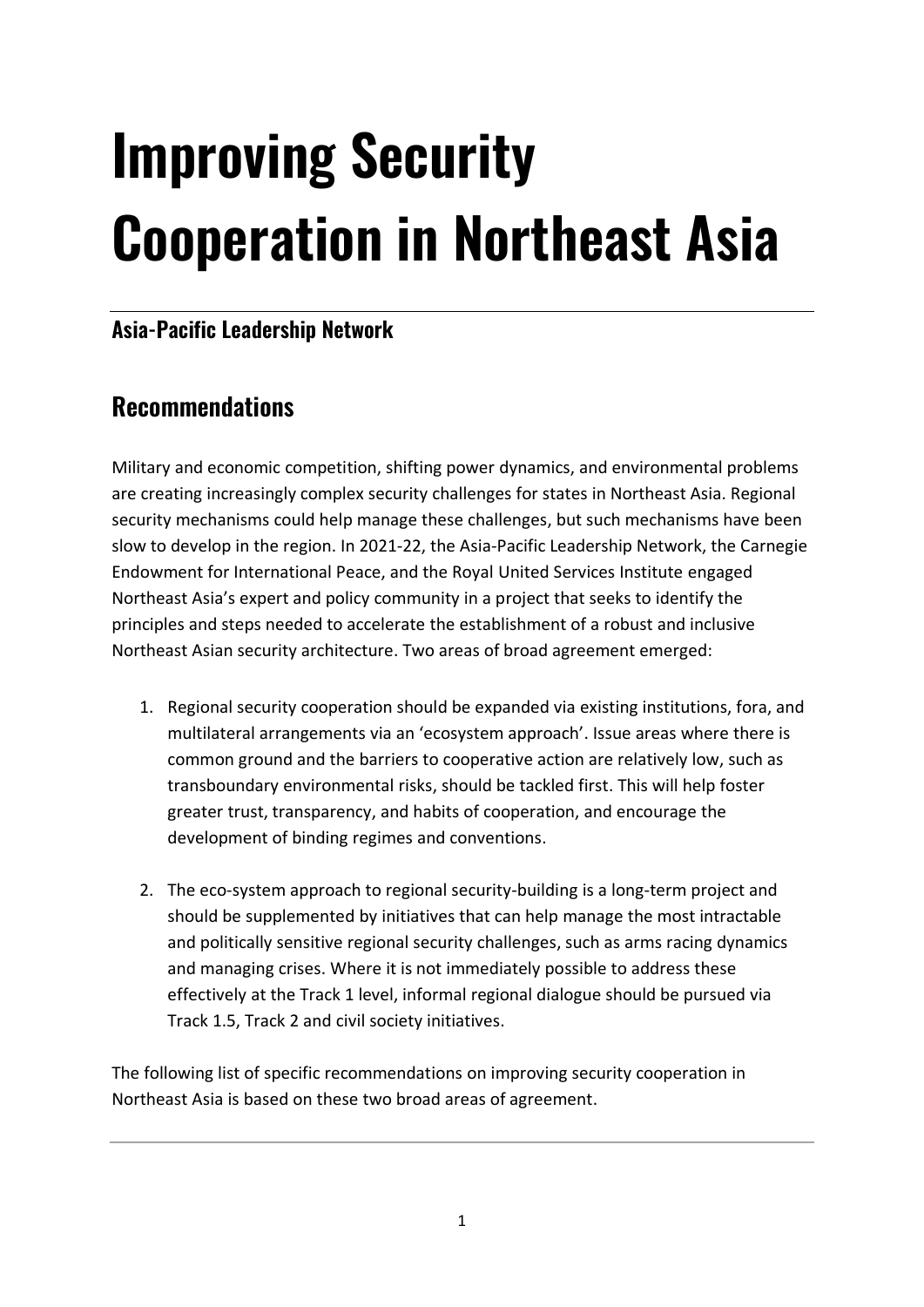## **Expand Track 1 Cooperative Security Mechanisms**

#### • *Keep communication channels open*

Commit to maintaining high-level dialogue on sensitive issues, including through utilizing hotlines and other forms of communication. Numerous crisis mechanisms have been established in Northeast Asia over the past 25 years (including more than 30 hotlines between North and South Korea) but these are often cut when they are needed most, during periods of heightened tension. States in the region should make a joint commitment to keep political and military communication channels open at all times: to make effective use of those that already exist and to establish new ones to help prevent misunderstandings and manage strategic competition.

#### • *Boost cooperation on disaster relief*

Improve crisis communication in response to natural disasters as a basis for general improvements in regional crisis communications. Existing multilateral military exercises (such as the Rim of the Pacific Exercise (RIMPAC) – the world's largest international maritime warfare exercise, which China has previously participated in) could be used to host disaster relief training activities that would boost their disaster resilience and improve crisis communication. This type of cooperation would also help cultivate a sense of regionalism and common security.

#### • *Launch a regional body to coordinate environmental action*

Create a new diplomatic initiative to facilitate regional dialogue and coordinate joint action on tackling environmental challenges, including climate change. Several regional bodies, including the North-East Asian Subregional Program for Environmental Cooperation (NEASPEC), the Northwest Pacific Action Plan (NOWPAP), the Acid Deposition Monitoring Network in East Asia (EANET), and the Tripartite Environment Ministers Meeting (TEMM), all engage states in the region in practical initiatives to tackle environmental risks. A coordinating body could be set up to strengthen these and other relevant regional initiatives by seeking to increase their membership; extend their scope (including by covering areas such as greenhouse gas reduction and hazardous chemical management); clarify responsibilities; set targets (especially on reducing air and marine pollution); and increase funding for new collaborative projects.

• *Develop regional maritime cooperation mechanisms*

Develop a regional anti-piracy mechanism to help protect the region's complex maritime environment and vulnerable shipping routes. This could build on the Regional Cooperation Agreement on Combating Piracy and Armed Robbery against Ships in Asia (ReCAAP), which many states in Northeast Asia have signed. In addition, expand the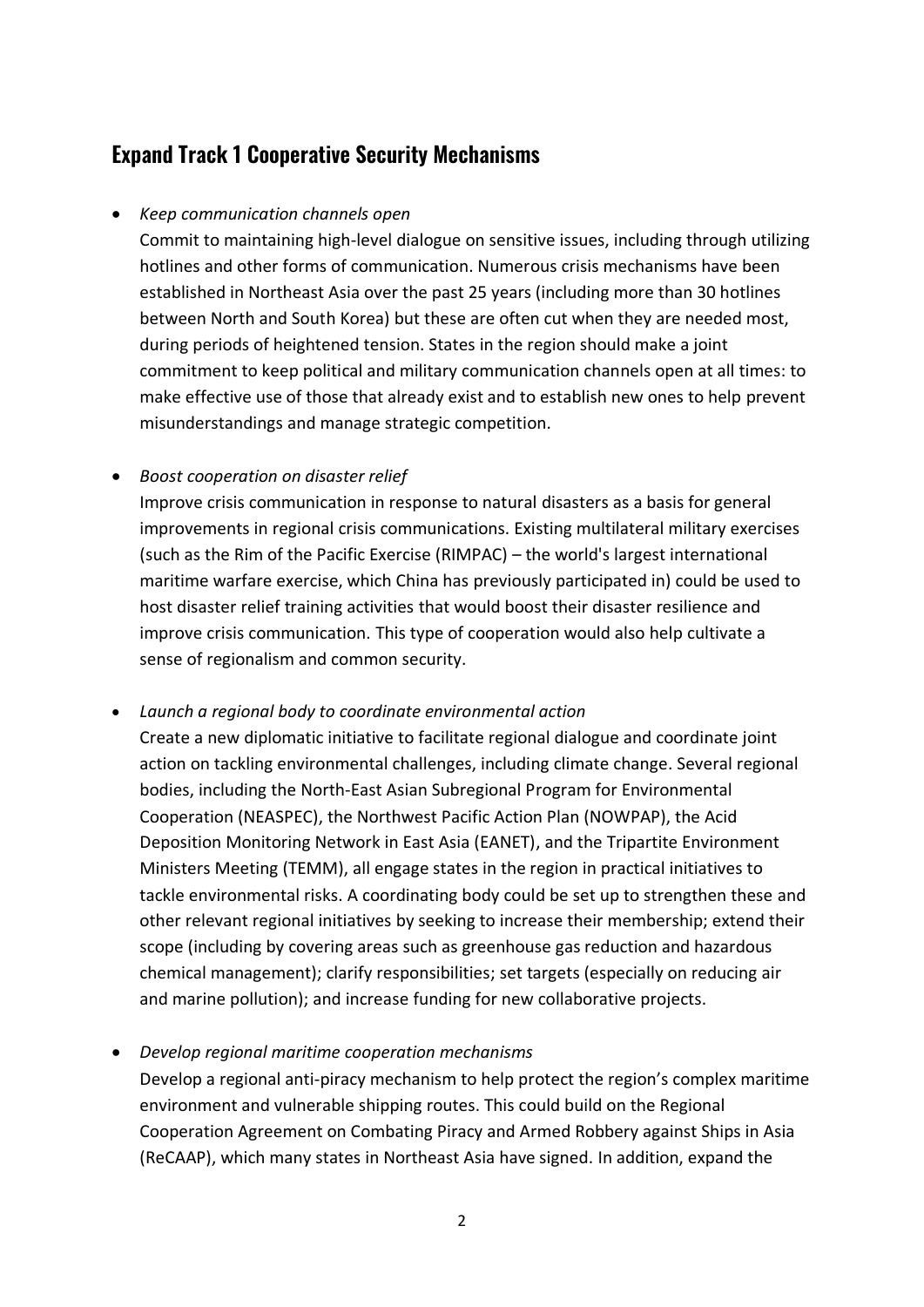Western Pacific Naval Symposium to encourage regional maritime cooperation on avoiding collisions and other incidents at sea.

• *Expand public health infrastructure cooperation* 

Improve Northeast Asian public health infrastructure cooperation to help countries tackle health crises and strengthen the region's health resilience. This could be achieved by building on the promising work being done by the Northeast Asia Cooperation for Health Security (NEACHS), which has held senior-level meetings and Track 1.5 exchanges during the pandemic.

### **Expand Track 2 (and Track 1.5) Security Dialogues**

• *Convene a Northeast Asia-based Track 2 dialogue on regional arms control, risk reduction and disarmament*

Convene informal discussions among security scholars and policy experts in Northeast Asian capitals on how to reduce the most pressing risks associated with arms racing and other competitive regional security dynamics. This forum could explore the relationship between regional and global security mechanisms and how to bolster them.

• *Support the Ulaanbaatar Dialogue* 

Engage at senior levels in the Ulaanbaatar Dialogue Initiative on Northeast Asia Security – an inclusive, Mongolia-led initiative that has been underway since the 1980s and which was upgraded to become a Track 1.5 dialogue in 2017. This initiative promotes confidence building among states in Northeast Asia and is significant because it has facilitated dialogue with DPRK officials and has also attracted participants from Europe and North America.

- *Convene a Track 1.5 dialogue on Korean Peninsula security* Revive diplomatic efforts to build trust and address insecurity on the Korean Peninsula via a new Track 1.5 dialogue, which could revive discussions that took place during the Six Party Talks process in a more informal, less politically charged setting.
- *Launch a Track 2 dialogue on 'functional spill over'*

Launch a new Track 2 initiative that evaluates the successes and failures of past and current multilateral security cooperation in Northeast Asia. This could draw on the work of past and current CSCAP Study Groups and other similar initiatives and could examine the concept of 'functional spill over' in theory and practice (the conditions under which functional security cooperation – for example, on nuclear safety or a similar area of shared, transboundary interest – spills over into higher level security cooperation).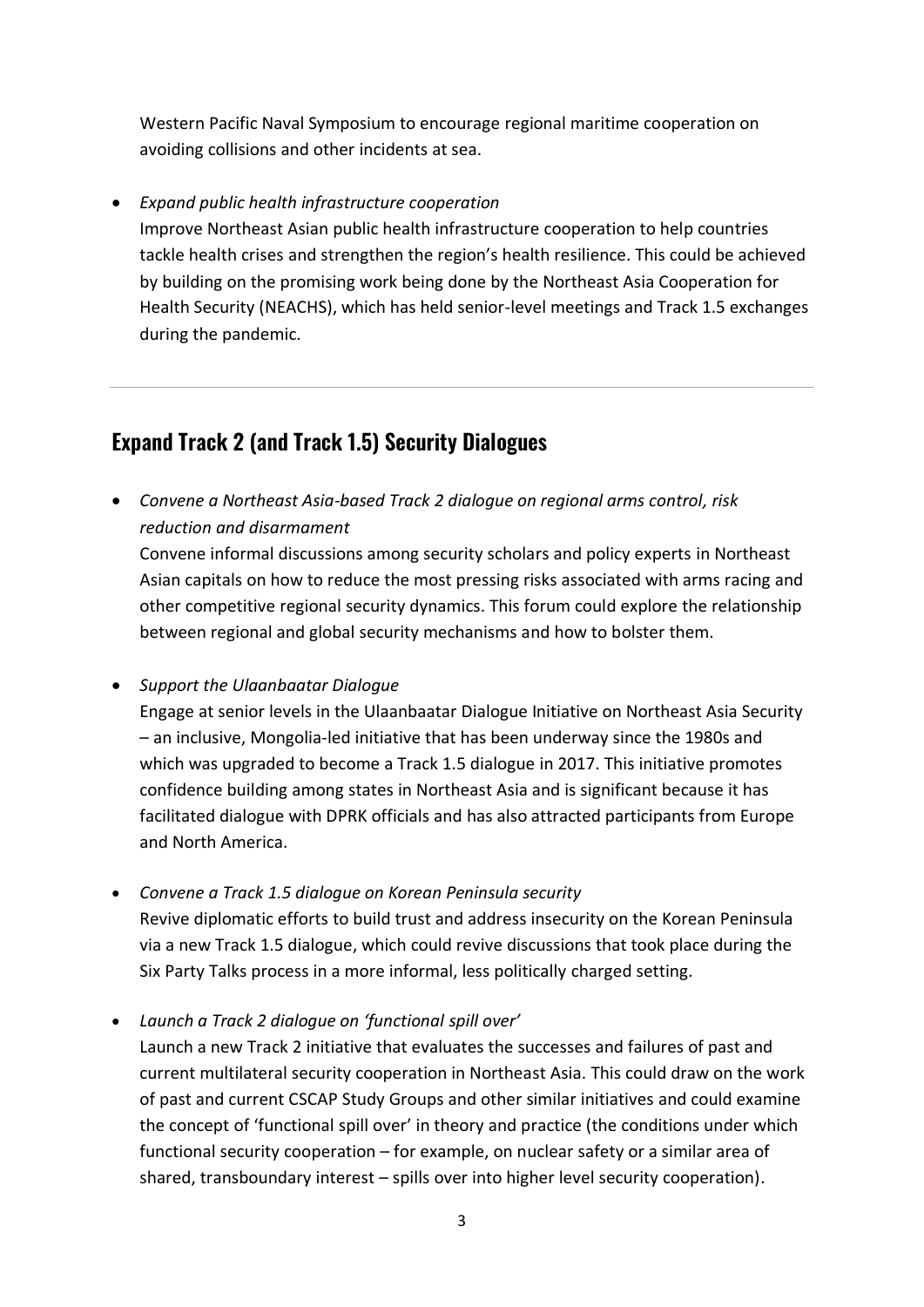## **Expand Expert Networks and Civil Society Peace Initiatives**

- *Establish a next generation network of security and policy experts*
- Provide support, including via sustainable funding from within the region, for a network of next generation Northeast Asian security and policy experts. This will help build trust and understanding between future leaders, and create regional epistemic communities that foster regionalism and a sense of shared responsibility for tackling the region's difficult security challenges.
- *Support and expand civil society peace processes*

Provide financial support from within the region for Northeast Asia-based civil society peace initiatives and provide a platform for them to engage in official dialogues. Initiatives such as Mayors for Peace and Peace Boat are working to promote peace and stability in Northeast Asia. They play important roles in raising public awareness of pressing regional security challenges, such as the danger of nuclear war, and in communicating human security concerns to political elites.

• *Expand city-to-city networks and cultural exchanges*

Create new networks, linking additional cities and expanding people-to-people connections across the region, including through cultural and scientific exchanges. Such activities could build on existing initiatives such as Mayors for Peace and the Strong Cities Network and help to counter disinformation and domestic threat inflation as well as play a more direct role in promoting regional security cooperation in Northeast Asia.

#### **Signatories**

- 1. **YUZAKI Hidehiko**  Governor of Hiroshima Prefecture, Japan
- 2. **SHIOMURA Ayaka**  Member of the House of Councillors, Japan
- 3. **CHO Kyung Hwan** Member of the Presidential Commission on Policy Planning, ROK
- 4. **LIM Sungnam** Former South Korean Ambassador Extraordinary and Plenipotentiary to ASEAN, First Vice Minister of Foreign Affairs and the Special Representative for Korean Peninsula Peace and Security Affairs
- 5. **KIM Sung-hwan** Chairman of the East Asia Foundation, former ROK Minister of Foreign Affairs and Trade
- 6. **KAWAGUCHI Yoriko**  Former Foreign Minister and Environment Minister of Japan, Former co-chair of the International Commission on Nuclear Non-Proliferation and Disarmament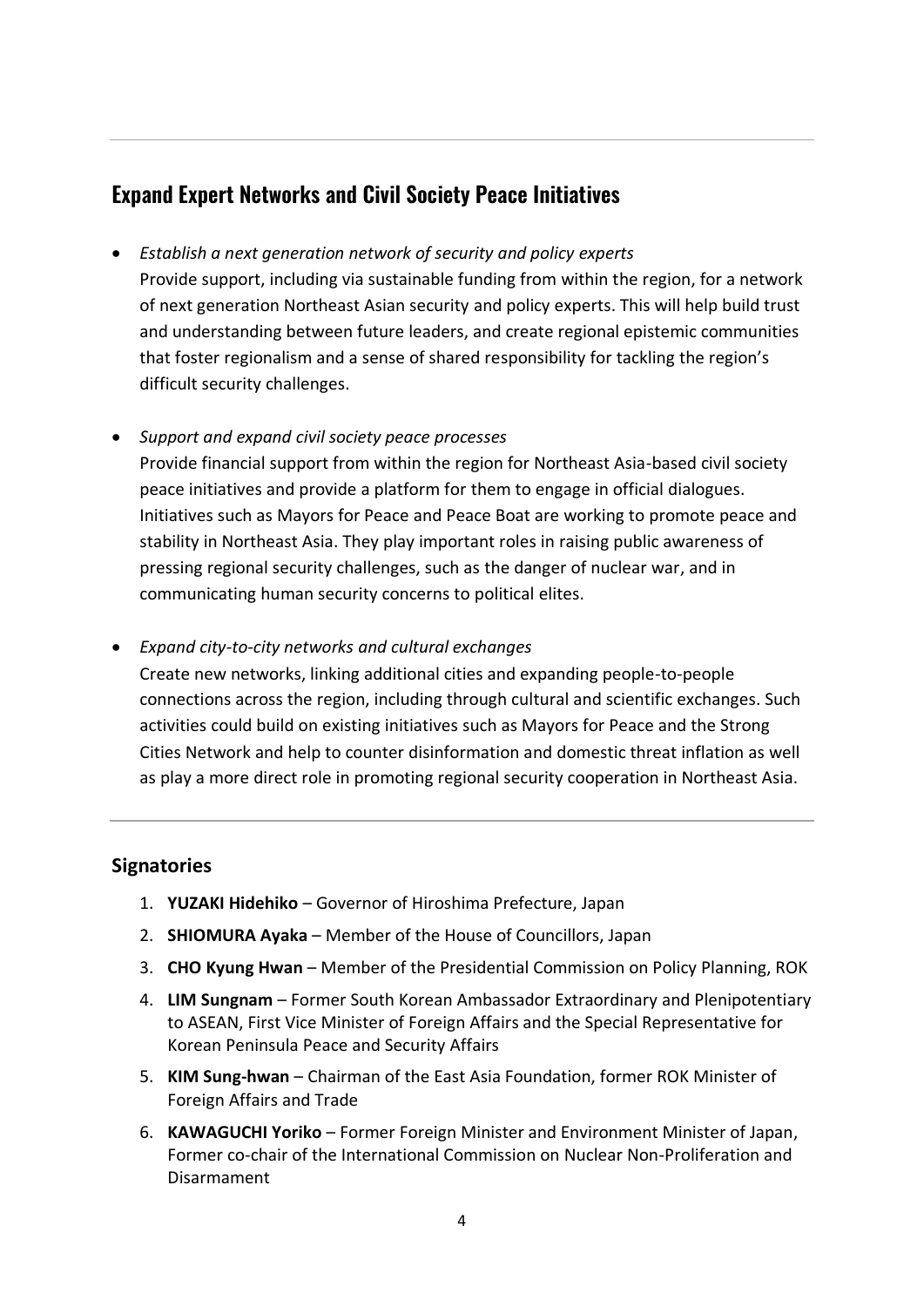- 7. **Georgy TOLORAYA** Former Russian diplomat, Director of Korean Programs at the Institute of Economy, Russian Academy of Science
- 8. **MOON Chung-in**  Vice Chair, Asia-Pacific Leadership Network, Chairman of the Sejong Institute
- 9. **NISHIDA Michiru**  Professor at the Research Center for Nuclear Abolition, former Special Advisor for Disarmament and Non-Proliferation Policy Ministry of Foreign Affairs of Japan
- 10. **SHEN Dingli** Professor and former Associate Dean at Fudan University's Institute of International Studies
- 11. **Alexey GROMYKO** Director of the Institute of Europe of the Russian Academy of Sciences
- 12. **UMEBAYASHI Hiromichi**  Former Director of the Research Center for Nuclear Weapons Abolition, Nagasaki University
- 13. **Andrei LANKOV** Professor, Kookimin University, Director at NK News
- 14. **Alexander NIKITIN** Director of the MGIMO Center for Euro-Atlantic Security
- 15. **Andrey KORTUNOV** Former Director-General of the Russian International Affairs Council
- 16. **KIM Joon Hyung** Professor of International relations at Handong Global University, former Chancellor of Korea National Diplomatic Academy, Ministry of Foreign Affairs"
- 17. **LEE Sang-hyun** President and Senior Research Fellow at the Sejong Institute in Korea, President of the Korea Nuclear Policy Society (KNPS)
- 18. **Seukhoon Paul CHOI** Managing Director & Principal Advisor, StratWays Group
- 19. **SUZUKI Tatsujiro**  Former Vice Chairman of the Japan Atomic Energy Commission, currently a member of the Executive Committee and Council of Pugwash Conferences on Science and International Affairs
- 20. **KIM Won-soo** Chair, International Advisory Board, Taejae Academy
- 21. **KIM Young-moo** Director General, Asia-Pacific Research Department at The Intitute of Foreign Affairs and National Security
- 22. **JUNG Han-bum** Professor, Korea National Defense University
- 23. **JUN Bong-geun** Professor at the Department of Security and Unification Studies at the Institute of Foreign Affairs and National Security (IFANS), Korean National Diplomatic Academy
- 24. **PARK Jae-jeok** Associate Professor, Hankuk University of Foreign Studies
- 25. **LEE Sook Jong** Professor, Sungkyunkwan University, Representative of Asia Democracy Research Network
- 26. **KIM Tongfi** Professor, Brussels School of Governance
- 27. **MUKAI Wakana** Associate Professor, Faculty of International Relations, Asia University